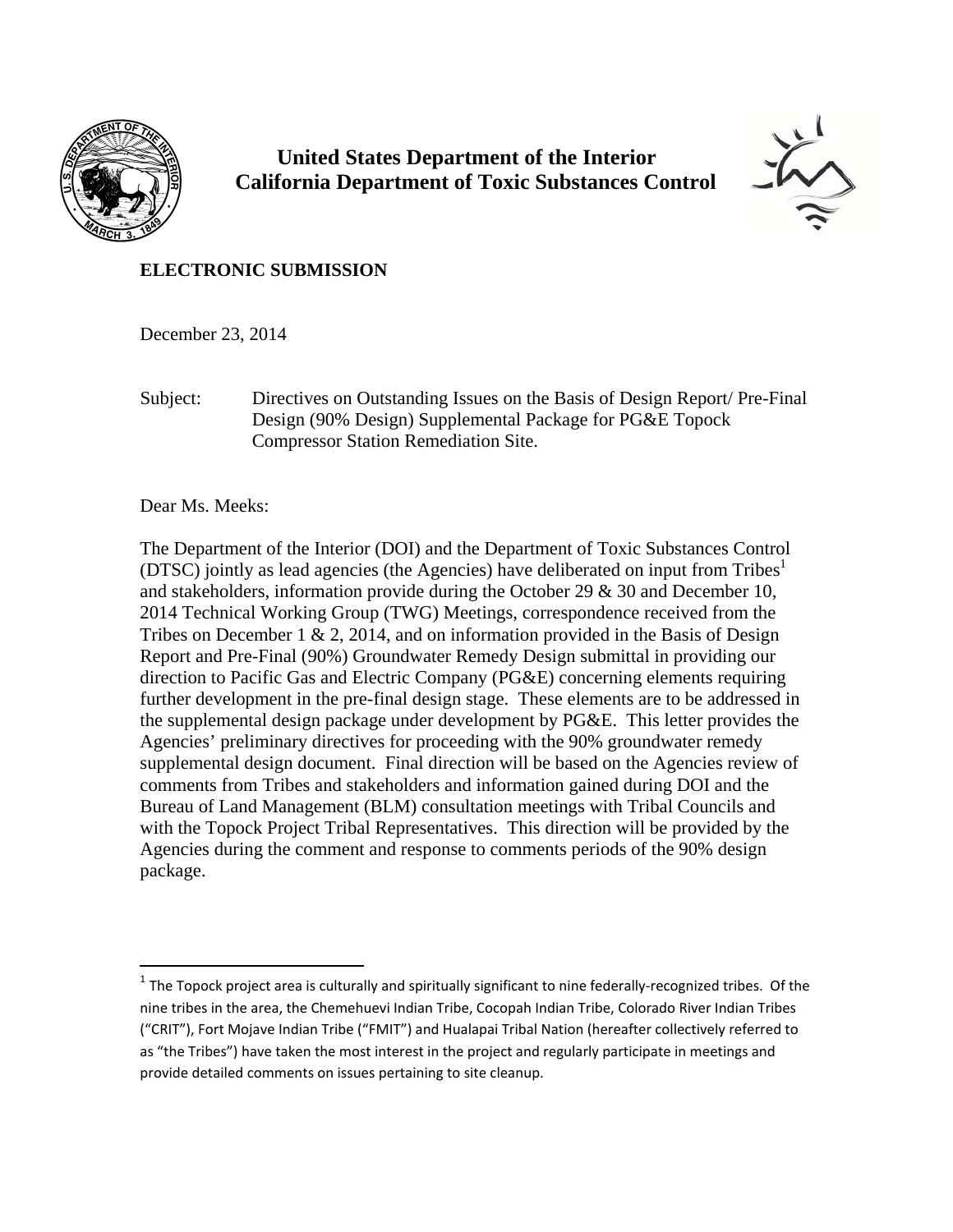#### Remedy Monitoring

## I. Arsenic Monitoring Wells

PG&E originally proposed a location for MW‐EE during the February 11, 2014 TWG Meeting. Tribal input received during subsequent discussion was that the Tribes were opposed to that location. On November 18 and subsequently discussed in the November 19<sup>th</sup> TWG meeting, the Tribes proposed a Tribal Alternative MW-EE location on a .pdf map. In the final input matrix received from the Tribes on December 1, 2014, the Tribes proposed that Tribal Alternative well MW-EE should be considered a "future provisional" well depending on groundwater monitoring data from other wells due to the disturbance that would be required with respect to cultural values. The Agencies agree that installation of MW-EE can be considered a provisional well and installation will be evaluated further based on data received during construction of the IRL wells and remedy monitoring. MW-EE will be installed if data from any arsenic monitoring wells 150 feet from their respective injection point indicate an exceedance of the water quality criterion (MCL of 10 mcg/liter). Based on review of monitoring data, the Agencies will either direct PG&E to install the well at the predetermined Tribal Alternative MW-EE location or, working with PG&E and the Tribes, determine an alternative location that better matches the desired outcome. For the purpose of the supplemental design, PG&E should consider the Tribal input tabulated in the December 1 matrix and specify all locations of proposed arsenic monitoring wells in the supplemental design package. As stated, further discussion will be held with the Tribes during consultation meetings and the agencies will provide final direction to PG&E during our comment and response to comments period of the 90% design package.

# II. Groundwater Plume Boundary Monitoring

In order to delineate the western most edge of the groundwater plume, additional monitoring wells MW-U and MW-V were proposed and discussed at the June 18 and 19, 2014 Technical Working Group meeting. A second site walk was also held during the October 16 Technical Working Group meeting to confirm the location of MW-V. Although the Tribes final well location matrix of December 1 identified a changed location for MW-V, the Agencies request that PG&E retain the field location identified during the October 16 meeting in the supplemental design based on the known plume boundary. The Agencies will further consider the timing of installation and location of this well after additional discussions with Tribes and PG&E. Agencies anticipate MW-V to be installed only if necessary based on monitoring well data collected during remedy construction.

## III. Groundwater Capture Zone Monitoring

The capture zone monitoring in the 60% Design was inadequate. Capture zone monitoring must provide definitive criteria and sufficient data that would allow DTSC to meet the plume control determination as specified in Exhibit A5a of the DTSC 2012 settlement with FMIT and to enable DTSC to reach findings required under Exhibit A1 and A2 for decommissioning of IM-3. As stated in Exhibit A5a of the settlement agreement, PG&E must demonstrate consistency of model projections of the groundwater flow with transport model and field data.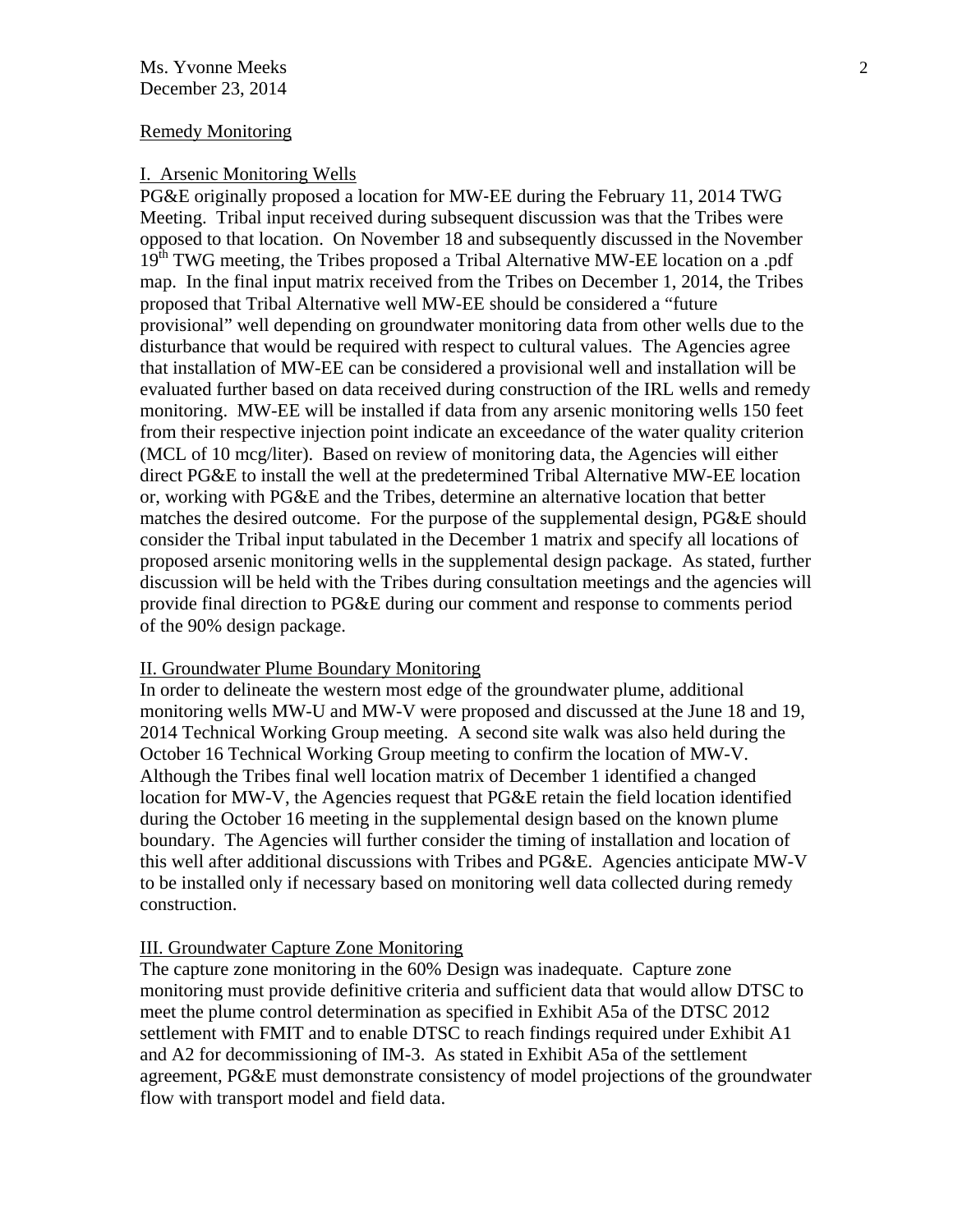To reiterate the Agencies position described in the April 4, 2014 directive letter, the capture zone must be clearly defined and illustrated in three dimensions. Well gradient pairs must be established that will provide sufficient information to determine whether groundwater extraction is providing the hydraulic influence and capture. Our April 4 letter suggested the use of slant wells under the river for use in hydraulic assessment. The agencies have re-evaluated this position when considering technical input received during the July and October TWG meetings and direct PG&E to include monitoring wells MW-X and MW-Y, located along the access road adjacent to the Colorado River, in the supplemental design package. Further discussion will be held with the Tribes during consultation meetings and the agencies will provide final direction to PG&E during the comment and response to comment periods of the 90% design package.

#### Injection Wells

The Fort Mojave, Cocopah and Hualapai Indian Tribes provided short descriptions of alternative locations for inner recirculation loop injection well IRL-1 and freshwater well FW-1 in letters and tables provided on December 1 & 2, 2014. The Agencies would like PG&E to evaluate these alternative locations, determine if they are feasible, and provide a write-up in the supplemental design package regarding this evaluation and the preferred locations for these wells.

## Construction Staging Areas

With respect to construction staging areas, the Agencies acknowledge the need for PG&E to have sufficient staging and material storage within close proximity to areas of construction. After considering all proposed areas near the areas of construction, the Agencies provided direction to PG&E to identify the minimum number of locations necessary in the 90% design when considering input from the Tribes found in the January 2014 version of the soil staging and storage area matrix. The Fort Mojave, Cocopah and Hualapai Indian Tribes provided written input on these locations in letters and tables provided on December 1 & 2, 2014. The Agencies direct PG&E to further examine and consider the Tribal input provided in the attached tables (Attachments  $1 - 3$  from FMIT, Cocopah and Hualapai Indian Tribes respectively) and provide clarification on the construction/staging/soil storage terminology and to provide detailed descriptions of the proposed use of the areas opposed by the Tribes as well as justification for the necessity of using these areas during construction and remedy implementation. Based on this information and further consultation with the Tribes, the agencies will provide final direction to PG&E as part of the comment and response to comments period of the design.

## Bat Cave Wash Crossing

The current design package includes aboveground pipe bridges for aerial crossing of Bat Cave Wash—one pipe bridge crosses the southern portion of the wash near the TCS and the other pipe bridge crosses the northern portion of the wash in the uplands. During the October 29 & 30 TWG meetings, PG&E provide information regarding installation of pipes and conduits through box culverts located in the IM‐3 access road, an alternative for the northern crossing. The Hualapai Tribe provided additional options for the